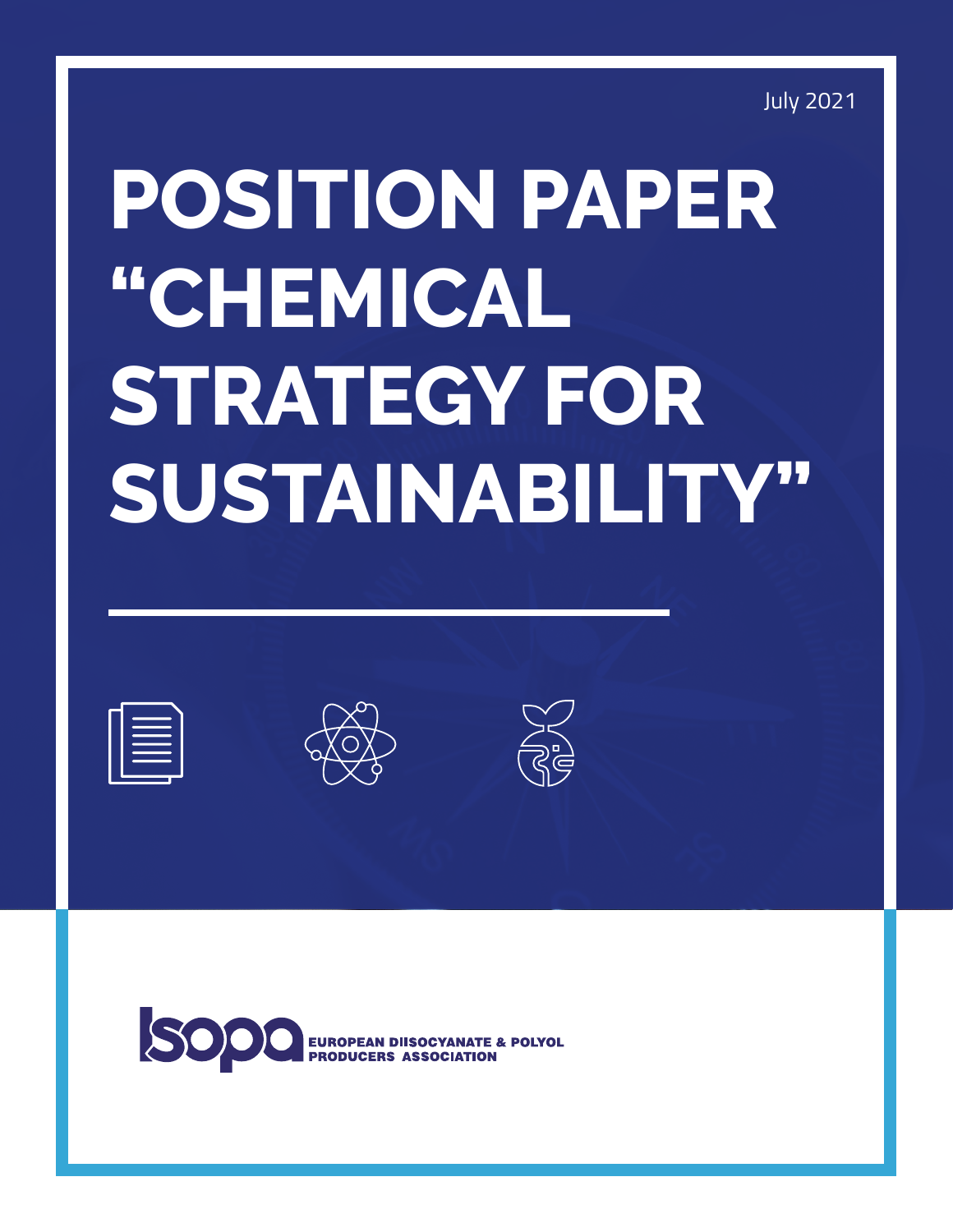## **CONTENT**

#### **Intro**

- **Essential Use Concept**
- **Mixture Assessment Factor**
- **Safe and Sustainable by Design**
- **Extension of Generic Approach to Risk Management**
- **Interface between REACH and Occupational Safety and Health (OSH) Regulations**
- **Registration requirements for polymers under the EU REACH Regulation**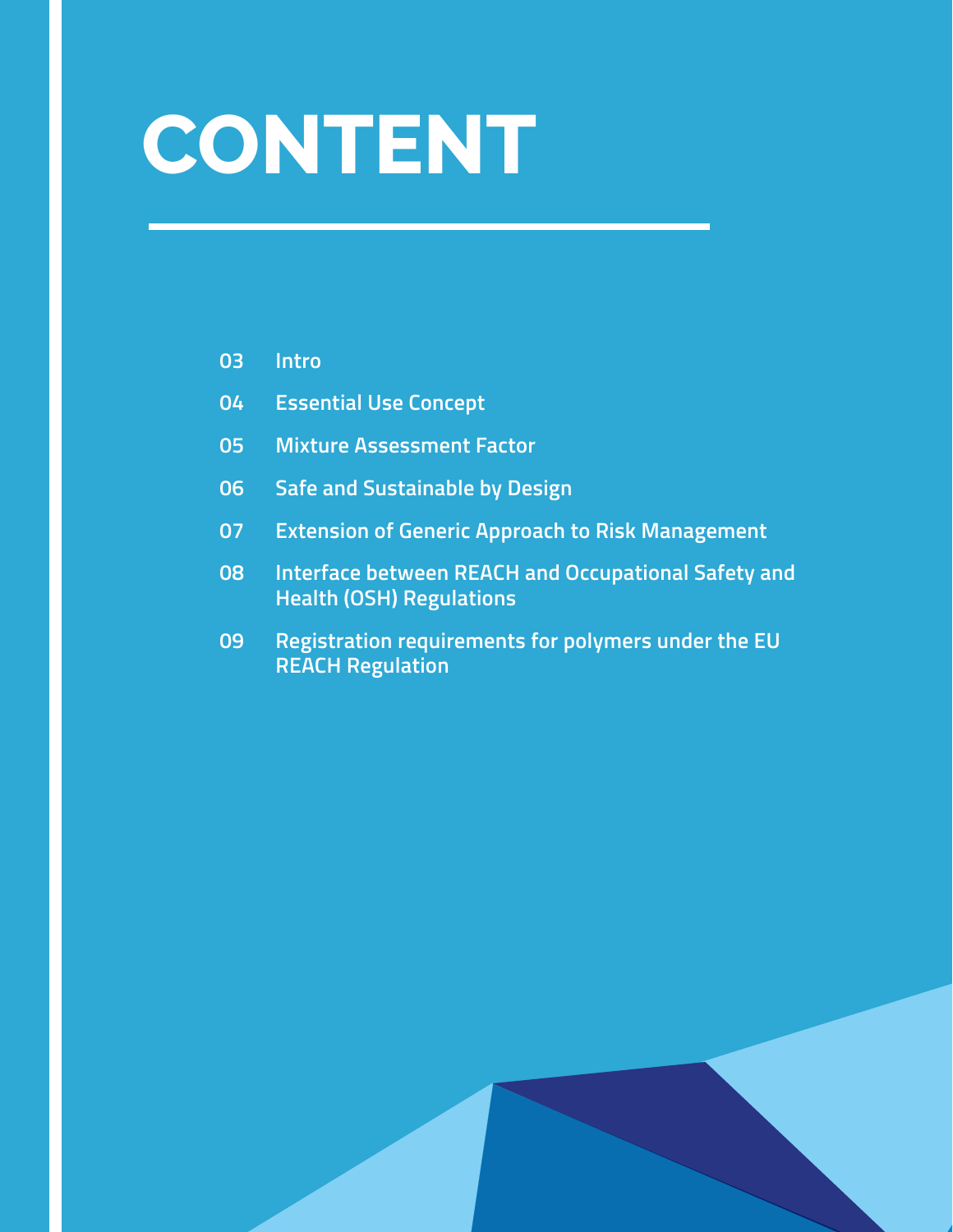**ISOPA shares vision of the EU Chemicals Strategy for Sustainability – polyurethanes will help deliver the Green Deal ambitions**

**The Chemical Strategy for Sustainability is an opportunity to drive innovation in the European Chemicals Industry towards the sustainable chemistries needed to deliver on the Green Deal. ISOPA shares the vision of the Chemicals Strategy for Sustainability and supports steps to enhance enforcement and innovation to boost the competitiveness of the European Chemicals Industry.** 

The Chemicals Strategy for Sustainability must be a genuine Green Deal growth strategy for Europe's industries, including the polyurethanes industry. This is required to support the economic recovery plan and for the polyurethane industry to transform its own production processes to achieve climate neutrality by 2050.

To deliver on the ambitions, the Strategy must integrate the multiple facets of chemicals management including safety, circularity, resource efficiency, environmental footprint, science and innovation.

ISOPA supports the many initiatives in the Strategy to better protect human health and the environment. Continuous improvement in chemical safety, protection of human health and the environment is embedded in many of our initiatives. These include Training on the Safe use of Diisocyanates; Working together with regulators towards a new Occupational Exposure Limit Value on Diisocyanates; Several industry guidelines on the safe use of diisocyanates and training of Drivers in the logistics value-chain.

While there is a strong focus on safety aspects, the Strategy lacks specificity and clarity on how the second objective will be met: boost innovation for safe and sustainable chemicals. This is critical as both objectives need to work hand in hand – a world-class competitive chemicals industry is needed to enable the innovations towards safe and sustainable chemistry.

Diisocyanates and polyols are the main building blocks for polyurethanes. Polyurethanes are amongst those materials which provides the key to solutions that will deliver the Green Deal, from solar panels to batteries, wind turbines and hydrogen to building insulation, to name just a few. The Chemicals Strategy for Sustainabiltiy needs to harness the essential role of technologies like polyurethanes to deliver climate neutrality and circular economy ambitions.

ISOPA will focus on the most relevant topics in the Strategy for the manufactures of diisocyanates and polyols as well as for the polyurethane industry.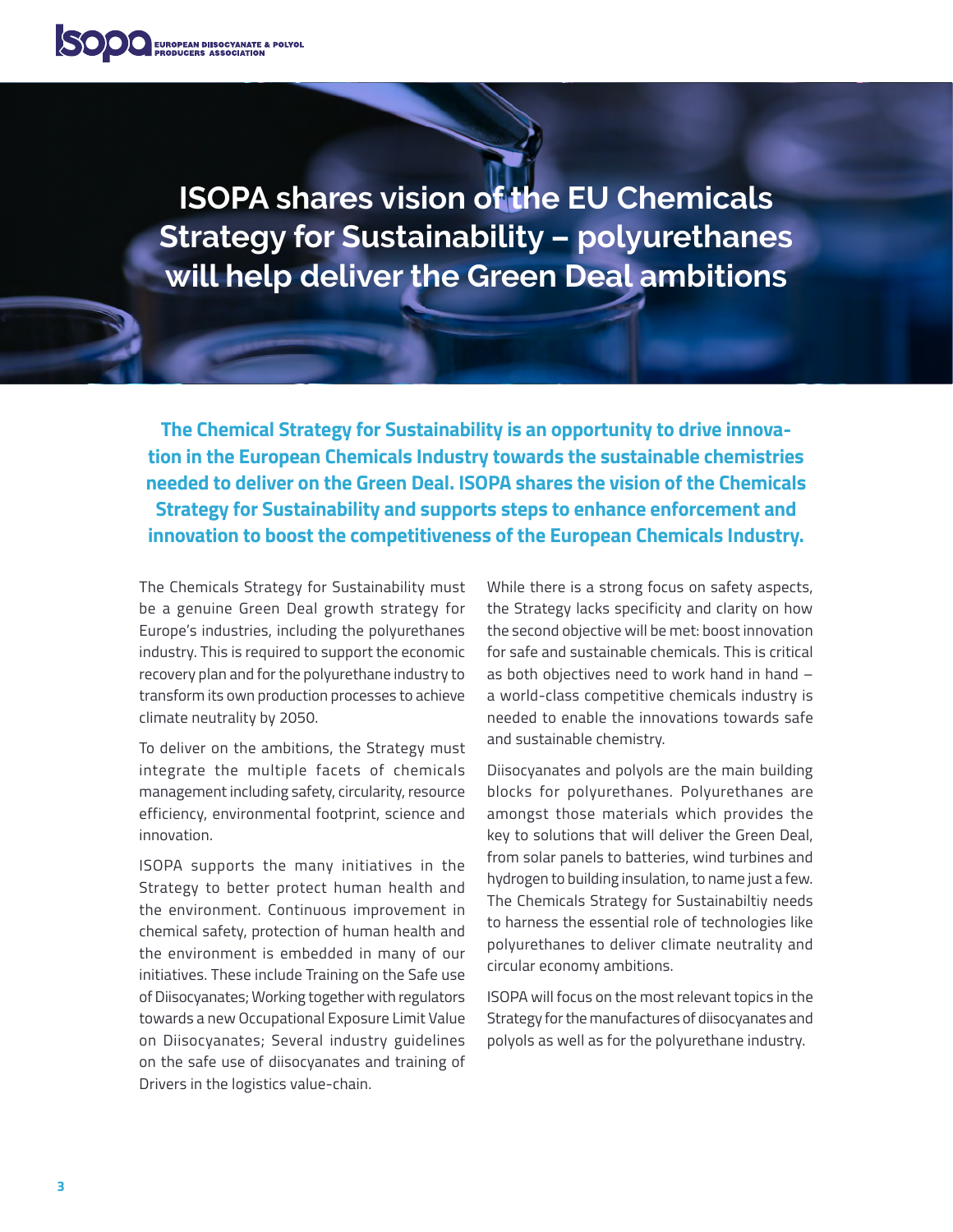### **A) Essential Use Concept**

The Chemicals Stratety for Sustainablity promises to restrict the most harmful chemicals unless their use is deemed essential. This will be achieved by introducing and operationalizing a 'concept for essential use' in the EU legislative framework, including REACH, following the model of the Montreal Protocol.

ISOPA supports the calls by several Member States made in comments to the Competent Authorities for REACH and CLP (CARACAL) expert group for further detailed assessments before introducing such a change to the way regulation of chemicals works in the EU. It is necessary to develop clear

criteria for essential use which do not hinder the chemical innovation needed to meet other parts of the Chemicals Strategy for Sustainability and the wider Green Deal. For example, the criteria could be implemented to support the risk management option analysis to first focus efforts on how to best manage risks for the non-essential uses.

It should be recalled that the European Commission's 2018 REACH REFIT Evaluation and and the 2019 Fitness Check on chemicals legislation both conclude that incremental improvements are needed to the EU's chemicals regulatory framework.

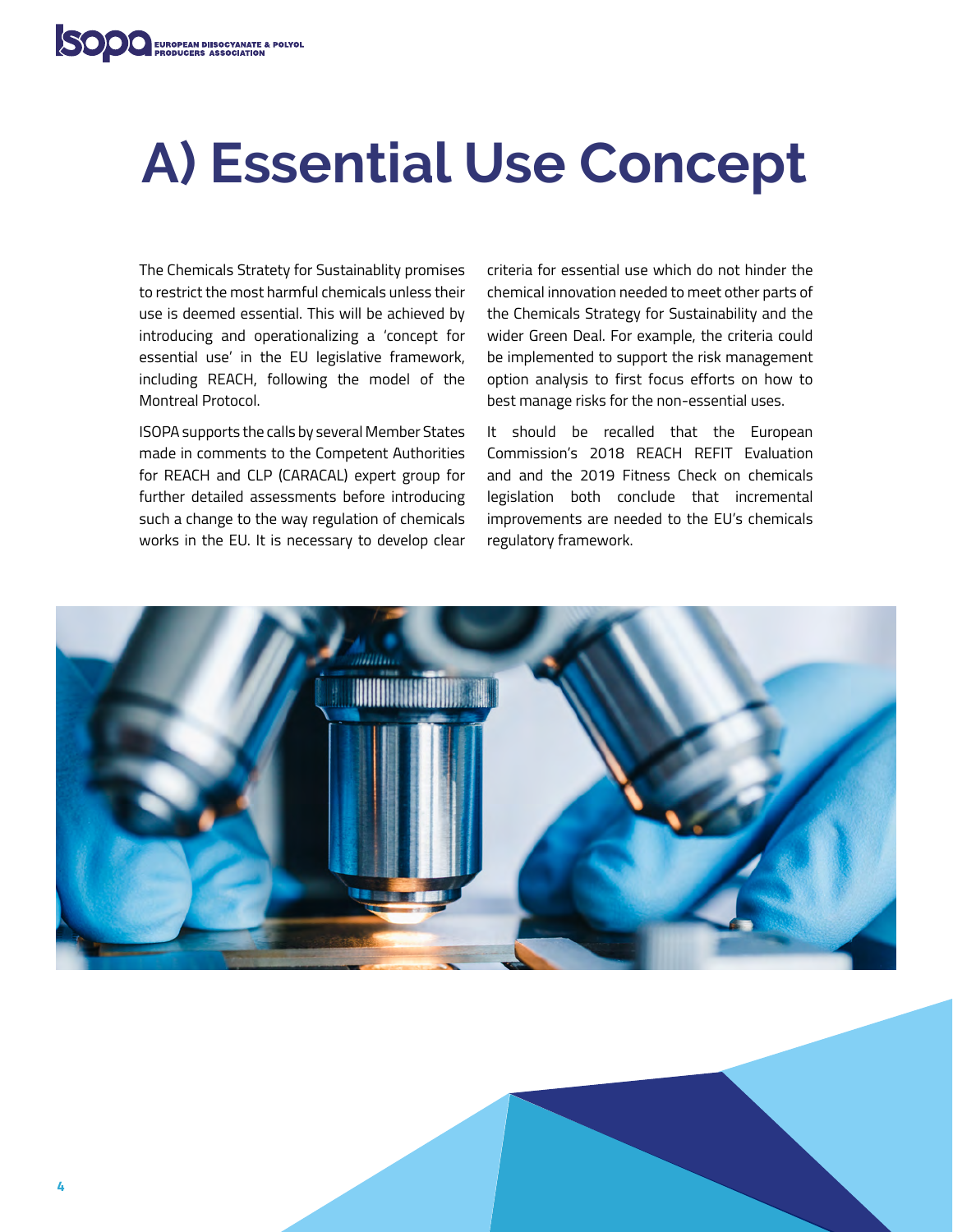#### **B)Mixture Assessment Factor**

The Chemicals Strategy for Sustainablity intends to address the combination effects of chemical mixtures, including unintentional mixtures, by introducing a mixture assessment factor (MAF) in REACH and provisions to consider combition effects in other legislation.

ISOPA shares the view of Cefic that the systematic introduction of a generic MAF under REACH is not the right approach to solve the issue of potential unintentional combined exposure.

Although it seems straightforward to apply, its simplicity is a significant weakness. The rationale behind a generic assessment factor includes many assumptions to cover uncertainties. There are research projects indicating that the risk of

combined exposure in Europe are driven by a very limited number of chemicals. Therefore, we believe that the MAF approach should only apply to substances where there is a potential concern for unintentional mixtures.

Any MAF introduced must holistically consider the pre-existing risk management measures in place on certain substances when the chemical safety assessment takes place to adequately reflect realworld conditions. Furthermore, a mechanism should be established to ensure that the risk assessment based on MAF is updated if new measures are introduced to ensure assumptions are consistent with real-world conditions.

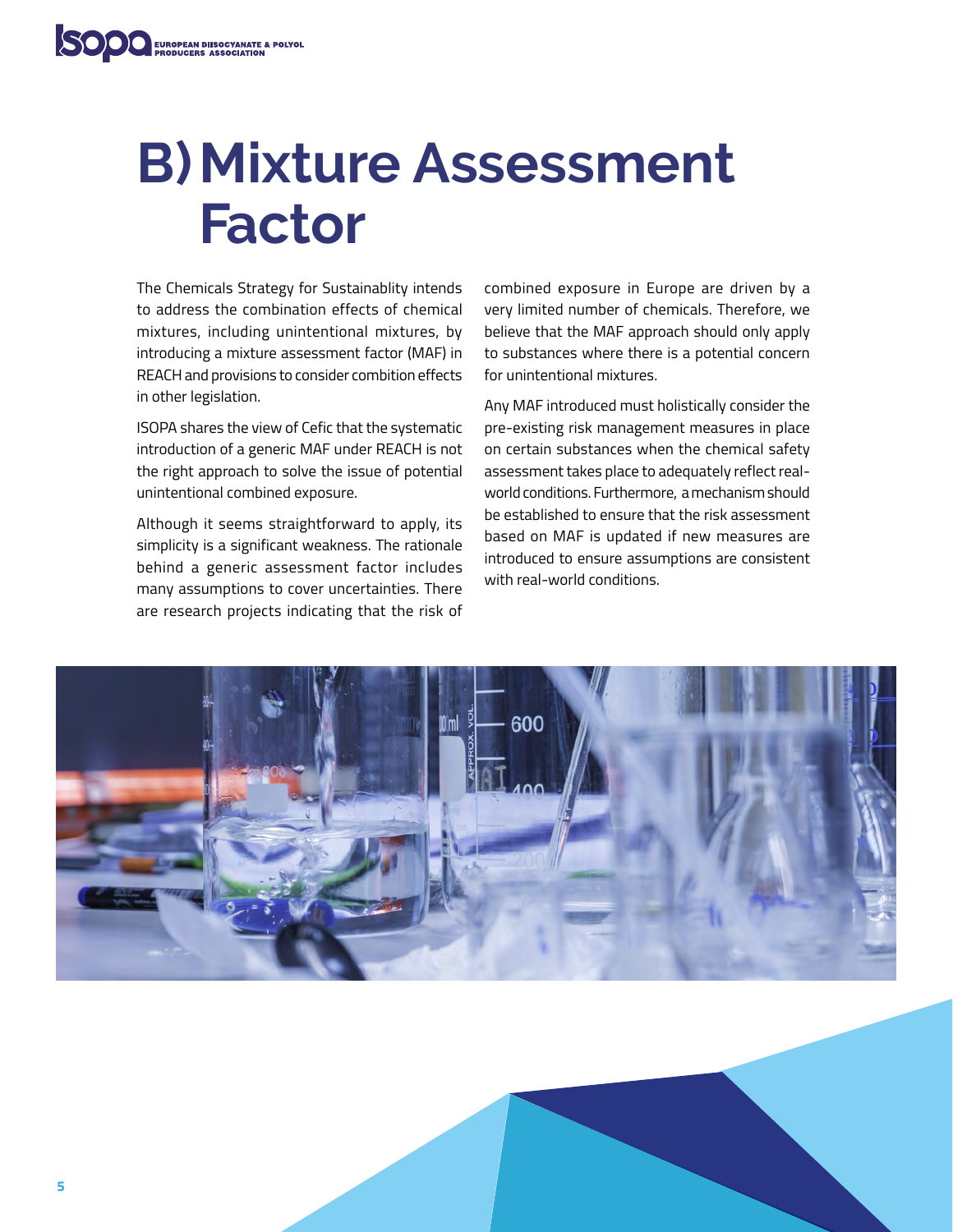### **C)Safe and Sustainable by Design**

The Chemicals Strategy for Sustainability highlights that the transition to 'Safe and Sustainable-by-Design'chemicals responds to a societal urgency while offering great economic and employment opportunities. The European Chemicals Industry is already a global frontrunner and has the capacity to boost the transition.

The European Commission will develop EU safe and sustainable-by-design criteria for chemicals to secure a common understanding among stakeholders to drive the transition.

ISOPA joins Cefic in welcoming the new Safe and Sustainable-by-Design paradigm, including the establishment of a support network and the development of criteria that will guide the development of 'the chemistries of tomorrow'.

It will be important to ensure that the approach is implemented in a way that enables the majority of industry to successfully manage this transition and continue to deliver performing products.

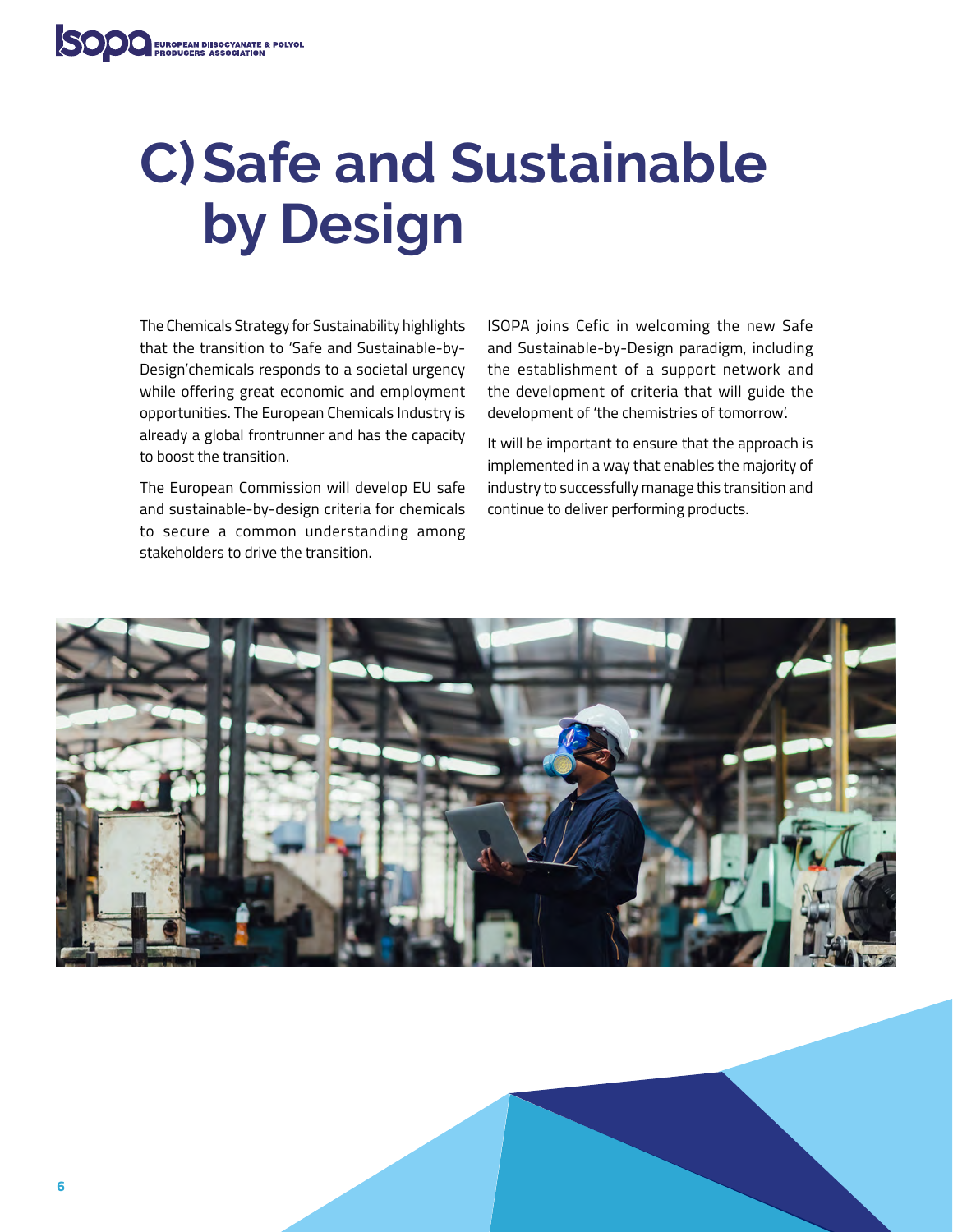### **D)Extension of Generic Approach to Risk Management**

The Chemicals Strategy for Sustainability seeks to extend the 'generic approach to risk management' in the EU legislative framework. It means that risk management measures, such as restrictions, are automaticially triggered based on the hazardous properties of the chemical.

ISOPA does not support an extension of the approach which completely disregards exposure and use considerations. Managing chemicals based on a good understanding of their uses and of potential exposure should continue to be at the core of risk management. This ensures that the measures taken to address risks are proportionate and effective in protection of human health and the environment.

Furthermore, ISOPA would stress that definitions and criteria setting are crucial. In particular, if a substance is assigned as "Hazardous", this does not equal that there is an uncontrolled risk nor that it is a "Substance of Concern (SOC)" or even a "Substance of Very High Concern (SVHC)".

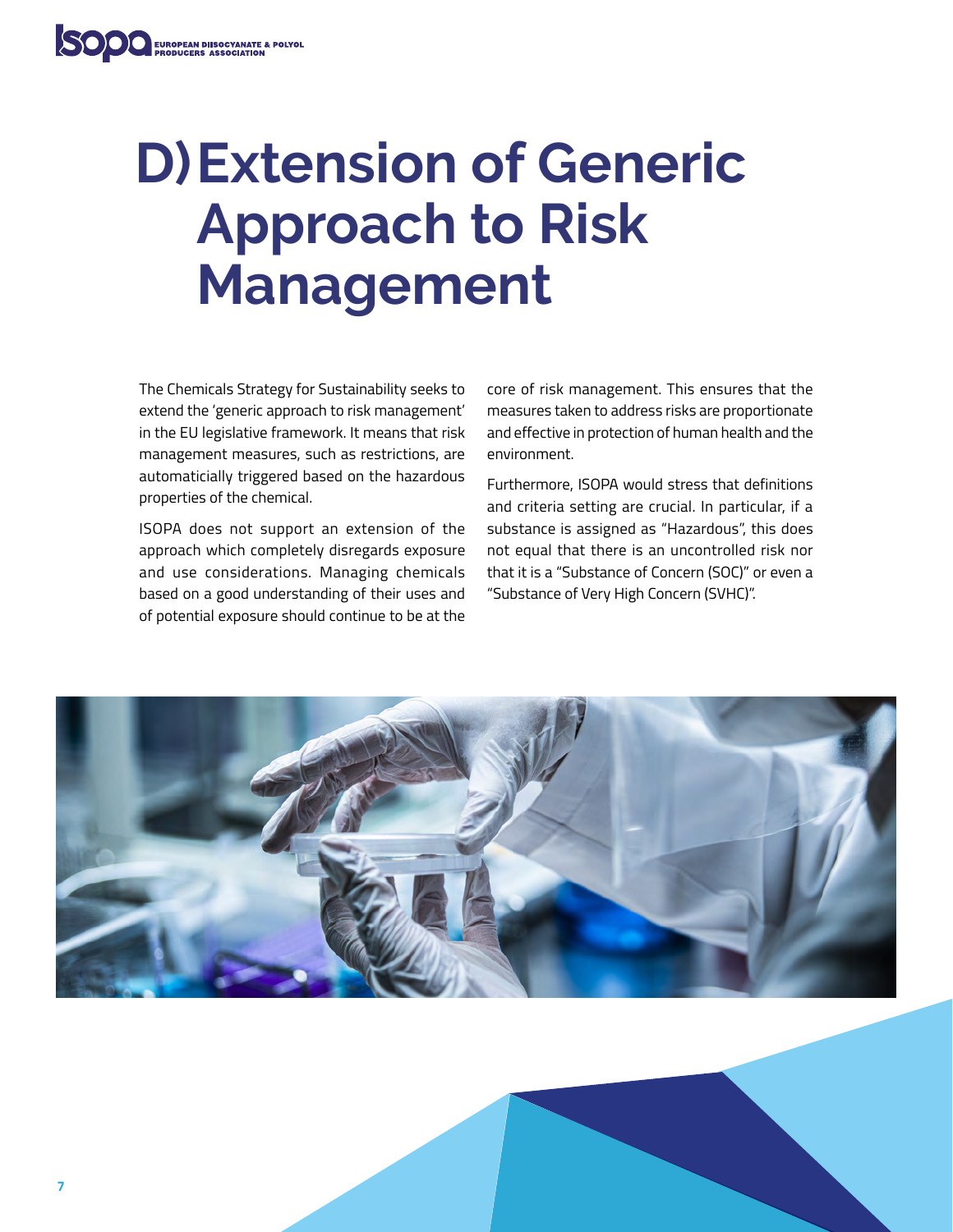#### **E) Interface between REACH and Occupational Safety and Health (OSH) Regulations**

The Chemicals Strategy for Sustainability in combination with the [EU Strategic Framework](https://ec.europa.eu/social/main.jsp?catId=151) [for Health and Safety at work 2021-2027](https://ec.europa.eu/social/main.jsp?catId=151) seeks to strengthen the protection of workers and professionals.

The importance of improving the interface between the EU's REACH Regulation and EU Occupational Safety and Health (OSH) rules is identified as priority in these initiatives. ISOPA welcomes any steps in this direction.

ISOPA recognizes that measures under REACH and OSH Rules can be complemantary to protect workers. New mandatory training requirements for professional and industrial users of diisocyanates were recently adopted under REACH while there is also an ongoing process to establish a binding EU occupational exposure limit (OEL) for diisocyanates. The Strategic Framework for Health and Safety commits to putting the OEL on diisocyanates in place by 2022.

In this context, the 'one substance, one assessment' approach of the Chemicals Strategy for Sustainability is a real opportunity to ensure that measures in the REACH/OSH interface are consistent, proportionate and effective. The [2021](https://ec.europa.eu/info/sites/default/files/better_regulation_joining_forces_to_make_better_laws_en_0.pdf)  [Better Regulation Communication'](https://ec.europa.eu/info/sites/default/files/better_regulation_joining_forces_to_make_better_laws_en_0.pdf)s commitment to offset any newly introduced burdens by removing equivalent burdens in the same policy area must be implemented when introducing new measures in the area.

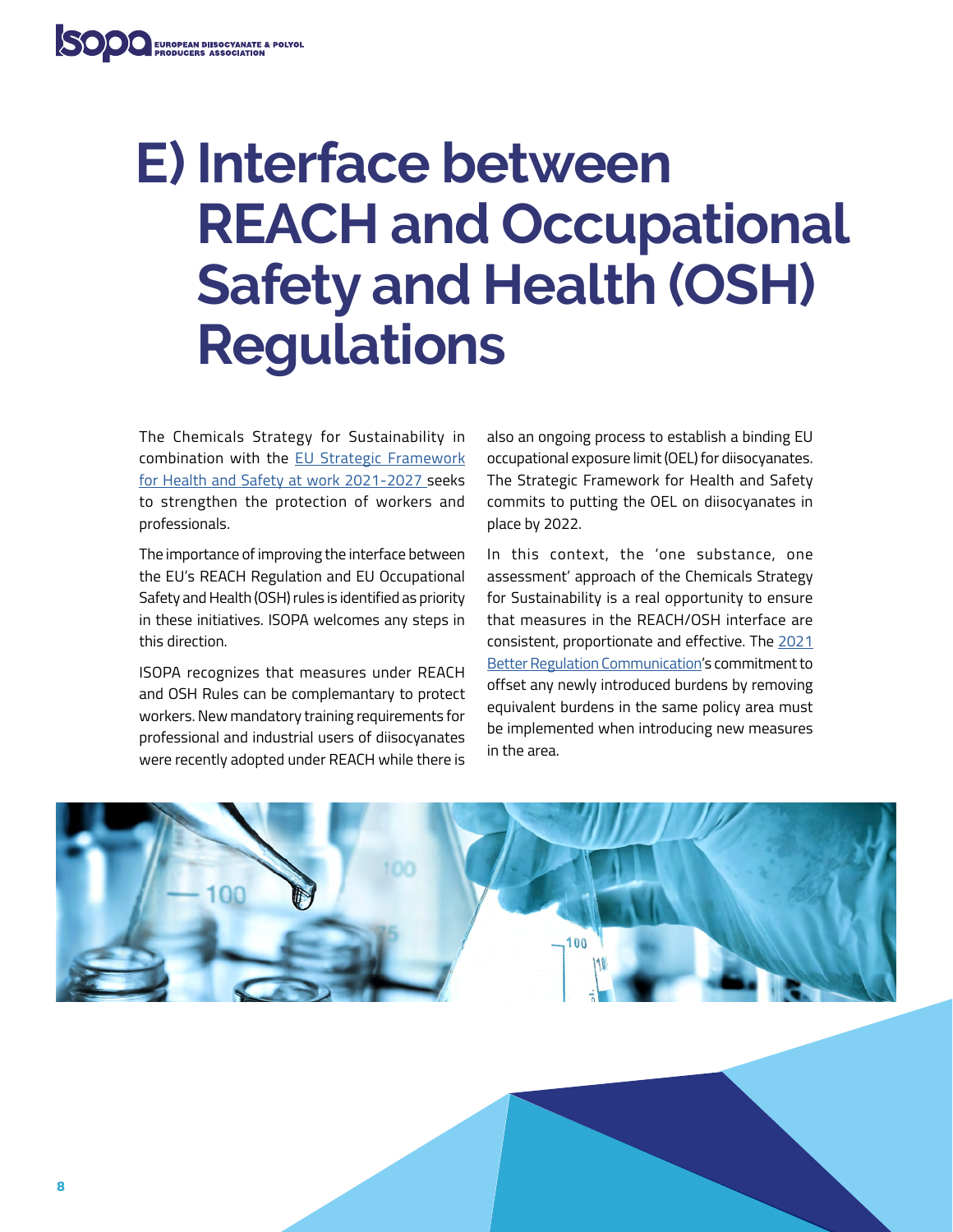#### **F) Registration requirements for polymers under the EU REACH Regulation**

The Chemicals Strategy for Sustainability promises to extend REACH Registration requirements to certain polymers.

ISOPA agrees with the need to improve availability of data on polymers. Any Registration requirements must based on sound scientific criteria for selecting the polymers that require registration. The information requirements introduced for polymers should not replicate directly current approach for substances under REACH.

ISOPA supports that polymeric precursors are excluded from the scope of the Registration requirements. The Registration requirements must be subject to a rigorous impact assessment to ensure that these are proportionate and the registration system should avoid uncessary testing on animals whenever possible.